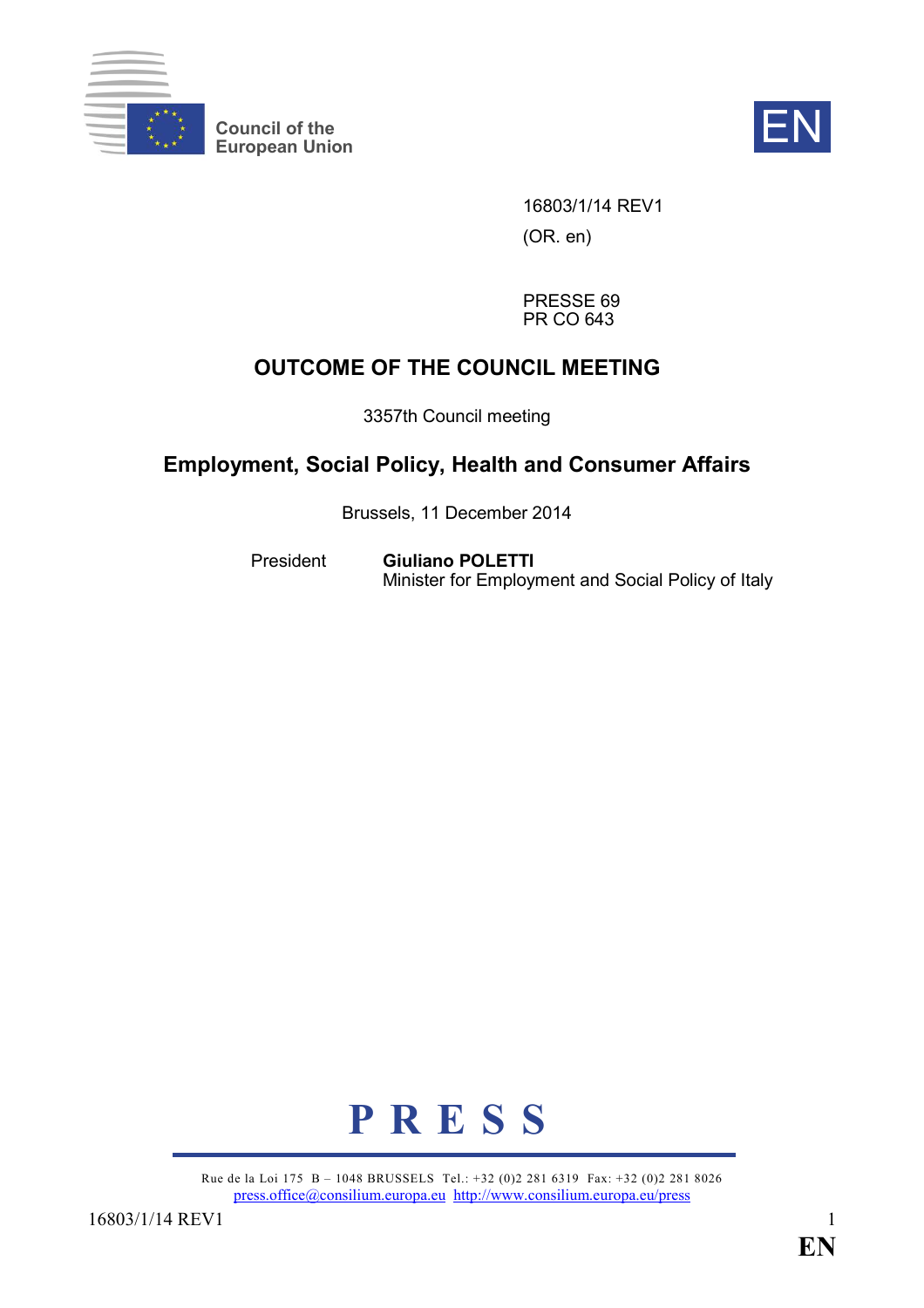### **Main results of the Council**

#### **Youth employment**

The Council, together with the ministers for education of Italy, Latvia and Luxembourg (trio of presidencies), had an exchange of views on how to **invest in youth**, discussing matters including the youth guarantee, education and skills.

The President of the Council, Giuliano Poletti, said: "Improving synergies between education and employment policies is crucial to tackle youth unemployment. To facilitate this integrated approach, the Italian Presidency has organised, for the first time, a back-to-back meeting of the EPSCO and the Education Council. I am glad that Commissioner Navracsics and the trio ministers of education joined us today to discuss the best ways to help our young generations and invest in their education and skills."

#### **EURES**

The Council reached a general approach on the **EURES** (European employment services) **network** regulation, on which minister Poletti stated: "Today we complied with the call by the European Council for turning the EURES Portal into a true European placement and recruitment tool and I am glad that such an ambitious step was taken under the Italian Presidency. Labour mobility within the EU is an important factor to tackle unemployment, especially youth unemployment."

#### **Women on company boards**

The Council discussed the women on company boards directive. It was not able to reach a general approach. Minister Poletti said: "Enhancing women's participation in economic decision-making is essential to promote equality between women and men in our societies and would be beneficial to our economies. We have been working hard during these six months to unlock negotiations on the proposed directive for improving the gender balance on company boards and we are now closer to an agreement. Building on our progress I am confident that the Council will be able to move forward with this important dossier."

<sup>&</sup>lt;sup>1</sup> • Where declarations, conclusions or resolutions have been formally adopted by the Council, this is indicated in the heading for the item concerned and the text is placed between quotation marks.

ü Documents for which references are given in the text are available on the Council's Internet site (http://www.consilium.europa.eu).

ü Acts adopted with statements for the Council minutes which may be released to the public are indicated by an asterisk; these statements are available on the Council's Internet site or may be obtained from the Press Office.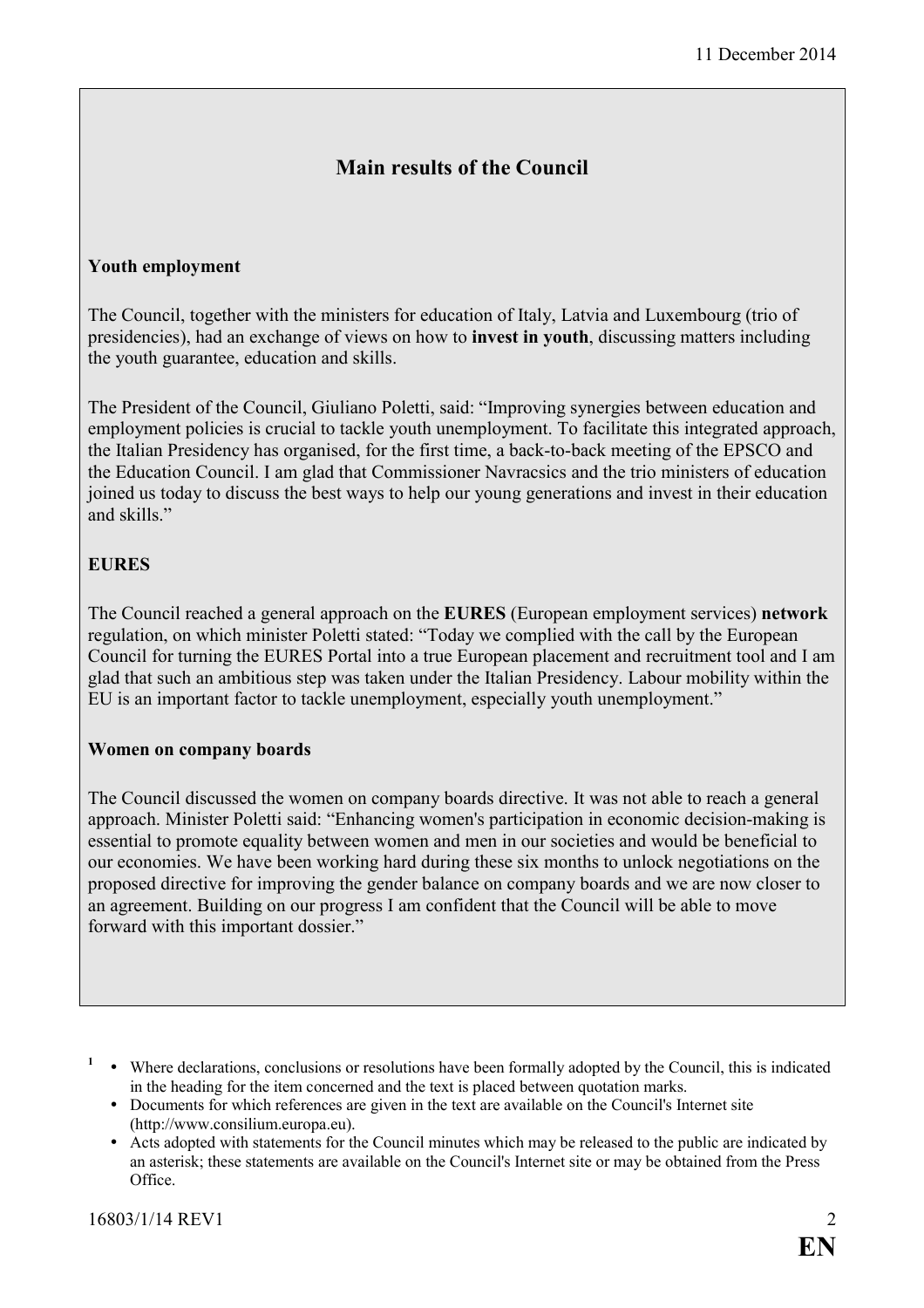# **CONTENTS**<sup>1</sup>

### **ITEMS DEBATED**

| Annual growth survey 2015, joint employment report and alert mechanism report  12 |  |
|-----------------------------------------------------------------------------------|--|
|                                                                                   |  |
|                                                                                   |  |

### **OTHER ITEMS APPROVED**

### SOCIAL POLICY

| $\overline{\phantom{m}}$ |                               |  |
|--------------------------|-------------------------------|--|
|                          |                               |  |
|                          | <i><b>INTERNAL MARKET</b></i> |  |
|                          |                               |  |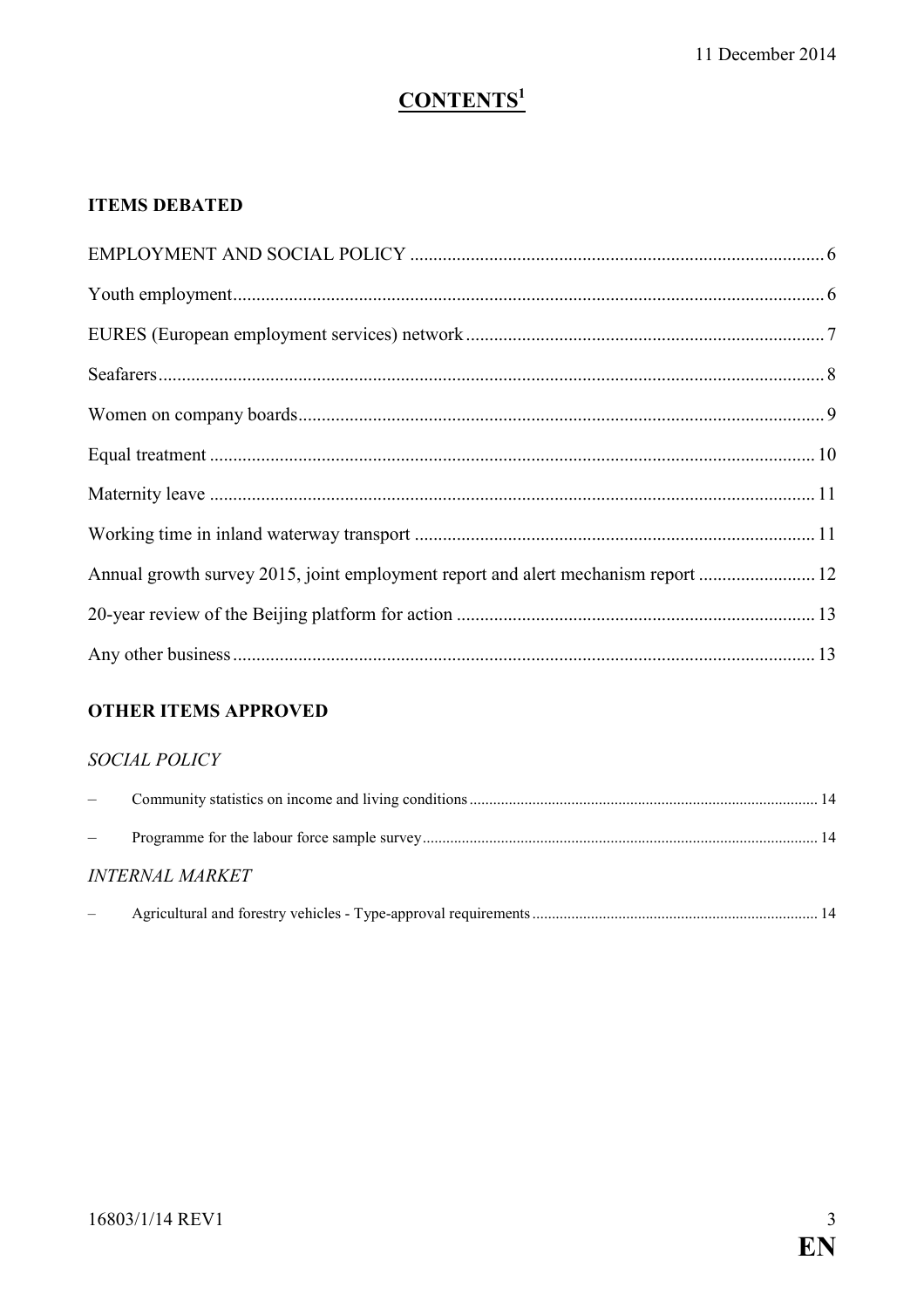### **PARTICIPATS**

**Belgium:**<br>Mr Kris PEETERS

**Bulgaria:**

**Czech Republic:**<br>Ms Michaela MARKSOVÁ

**Denmark:** Mr Henrik DAM KRISTENSEN<br>
Mr Manu SAREEN Minister for Children. Get

**Germany:**

Estonia:<br>Ms Helmen KÜTT

**Ireland:**<br>Mr Ged NASH

Greece:<br>Mr Ioannis VROUTSIS

Spain:<br>Ms Fátima BAÑEZ GARCIA

**France:**<br>Mr François REBSAMEN

**Croatia:**

**Italy:**<br>Mr Giuliano POLETTI

**Cyprus:**

**Latvia:** Mr Uldis AUGULIS Minister for Welfare

**Lithuania:**

**Luxembourg:**

Deputy Prime Minister and Minister for Employment, the Economy and Consumers, with responsibility for External Trade

Deputy Prime Minister for Demographic and Social Policies, Minister for Labour and Social Policy

Minister for Labour and Social Affairs

Minister for Children, Gender Equality, Integration and Social Affairs

Mr Jörg ASMUSSEN State Secretary, Federal Ministry of Labour and Social Affairs Mr Guido PERUZZO **Deputy Permanent Representative** 

Minister for Social Affairs

Minister of State at the Department of Jobs, Enterprise and Innovation Mr Aodhán Ó RÍORDÁIN **Minister of State at the Department of Justice and Equality** and Arts, Heritage and the Gaeltacht

Minister for Employment, Social Protection and Welfare

Ms Fátima BAÑEZ GARCIA<br>
Minister for Employment and Social Security<br>
Mr Pedro LLORENTE CACHORRO<br>
Deputy State Secretary Ministry of Employm Deputy State Secretary, Ministry of Employment and Social Security

> Minister for Labour, Employment, Vocational Training and Industrial Relations

Deputy Prime Minister and Minister for Social Policy and Youth Mr Mirando MRSIĆ Minister for Labour and the Pension System

Mr Giuliano POLETTI<br>
Minister for Labour and Social Policy<br>
Minister for Education Universities and<br>
Minister for Education Universities and<br>
Minister for Education Universities and<br>
Minister for Education Universities and Minister for Education, Universities and Research

Minister for Labour, Welfare and Social Insurance

Deputy Permanent Representative to the EU

Minister for Labour, Employment and the Social and Solidarity Economy Mr Romain SCHNEIDER Minister for Social Security, Minister for Development Cooperation and Humanitarian Affairs, Minister for Sport Mr Claude MEISCH Minister for National Education, Children and Young People, Minister for Higher Education and Research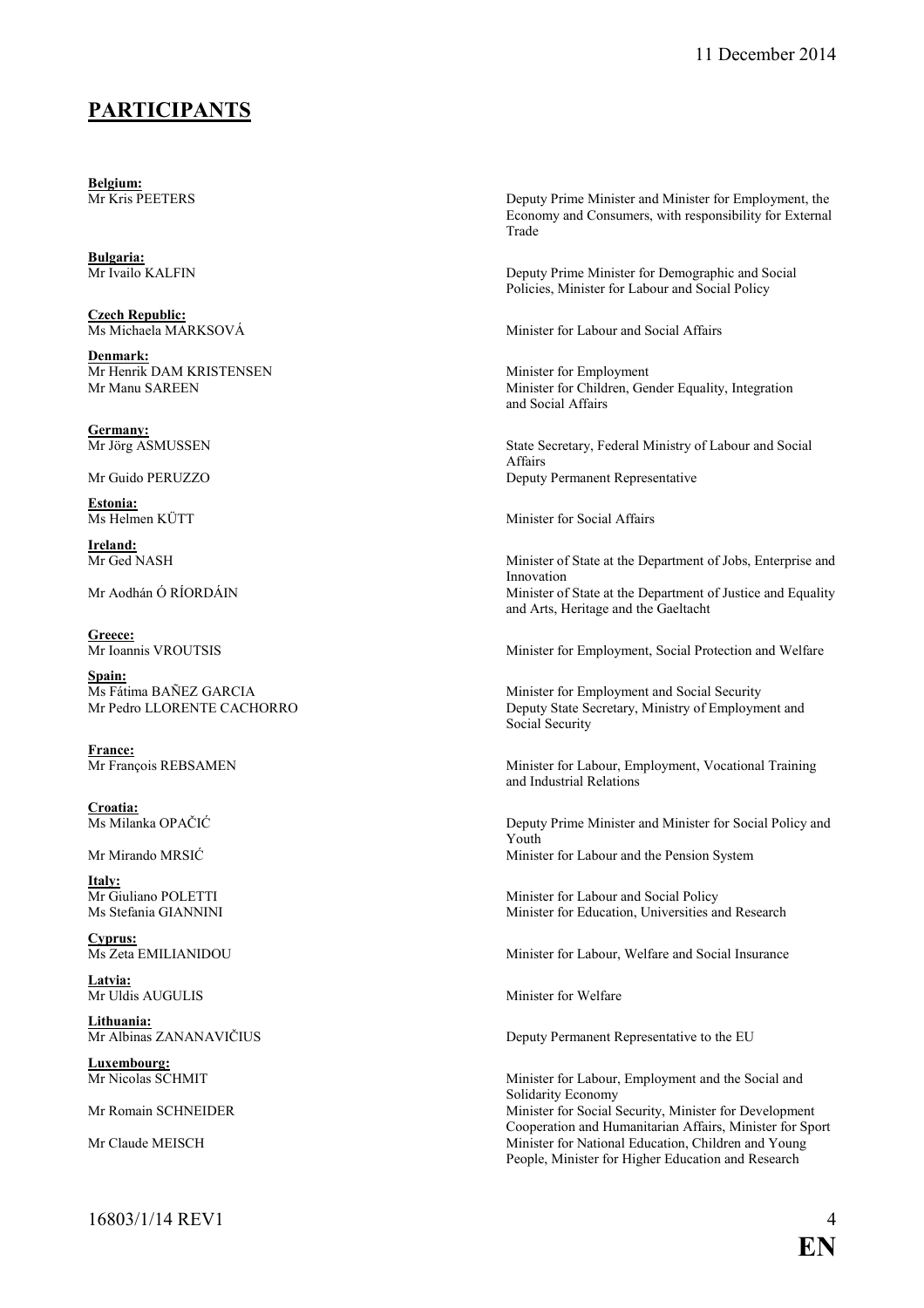**Hungary:**<br>Mr Katalin NOVÁK

**Malta:**

**Netherlands:**<br>Mr Lodewijk ASSCHER

**Austria:**<br>Mr Rudolf HUNDSTORFER

**Poland:** Mr Władysław KOSINIAK-KAMYSZ Minister for Labour and Social Policy

**Portugal:**<br>Mr Pedro MOTA SOARES

**Romania:**<br>Mr Cristian BĂDESCU

**Slovenia:**

**Slovakia:**<br>Mr Branislav ONDRUŠ

**Finland:** Mr Lauri IHALAINEN Minister for Labour<br>
Ms Laura RÄTY Minister for Social A

**Sweden:**<br>Ms Ylva JOHANSSON

**United Kingdom:**

Minister of State for Family and Youth Affairs, Ministry of Human Resources Mr László MODORI Deputy State Secretary for the Labour Market

Deputy Permanent Representative

Deputy Prime Minister, Minister for Social Affairs and Employment

Federal Minister for Labour, Social Affairs and Consumer Protection Mr Gregor SCHUSTERSCHITZ Deputy Permanent Representative

Minister for Solidarity, Employment and Social Security

Deputy Permanent Representative

Minister for Labour, Family, Social Affairs and Equal Opportunities

State Secretary at the Ministry of Labour, Social Affairs and the Family

Minister for Social Affairs and Health

Ms Ylva JOHANSSON Minister for Employment<br>Ms Pernilla BARALT State Secretary to the Min State Secretary to the Minister for Children, the Elderly and Gender Equality

> Minister of State for Employment, Department for Work and Pensions

#### **Commission**:

Mr Valdis DOMBROVSKIS<br>
Ms Marianne THYSSEN<br>
Member<br>
Member Ms Marianne THYSSEN<br>
Ms Věra JOUROVÁ Member<br>
Member Ms Věra JOUROVÁ Mr Tibor NAVRACSICS Member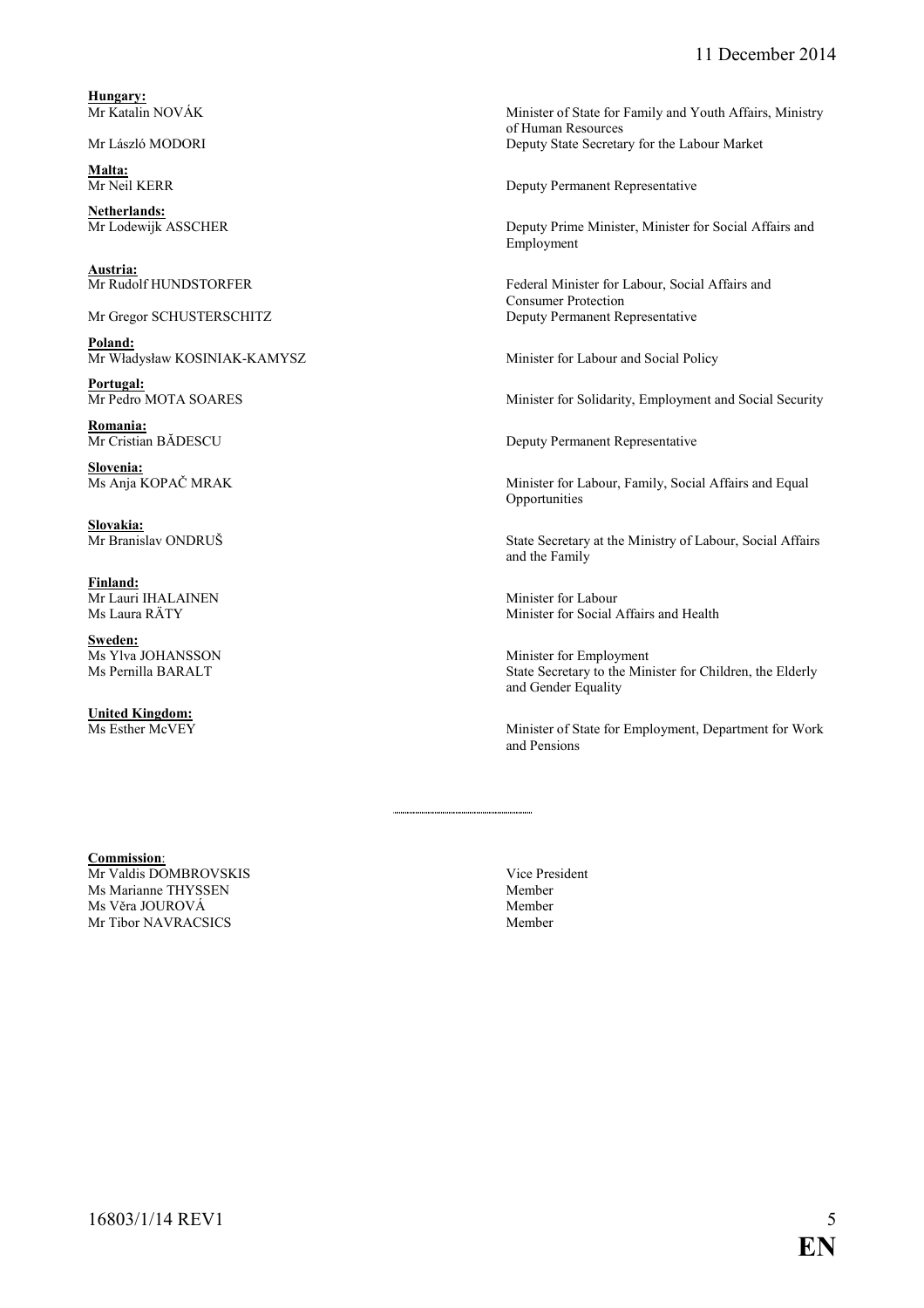#### **ITEMS DEBATED**

#### **EMPLOYMENT AND SOCIAL POLICY**

#### **Youth employment**

The Council held an exchange of views on youth employment together with the ministers for education of the trio (IT-LV-LU); it called upon member states to step up their ongoing efforts to tackle the problem of youth unemployment and to continue to follow up this matter as a matter of urgency *[\(15949/14\)](http://register.consilium.europa.eu/pdf/en/14/st15/st15949.en14.pdf)*.

Ministers expressed their satisfaction at having a dialogue with their education colleagues, since youth employment is a cross-cutting issue linked to education, skills, training and competences.

They pointed out that investing in employability is vital; overcoming high levels of unemployment is a major challenge for the EU's credibility in the years ahead.

The EU needs an ambitious new approach to respond to global challenges by better matching competences and skills with the demands and needs of the labour market.

The member states should ensure an effective transition from education to work; young people have to be informed about the requirements of the labour market. Young people need to be offered apprenticeships, paid traineeships and opportunities to acquire language skills since they come from a different background.

The economic development of the EU depends, among other things, on youth training and skills. The EU should encourage entrepreneurial spirit among young people, pushing them to take more risks.

Youth employment remains high on the political agenda. Investment needs to be boosted, both nationally and at EU level, to support the economic and employment recovery, facilitating the integration of unemployed young people into the labour market.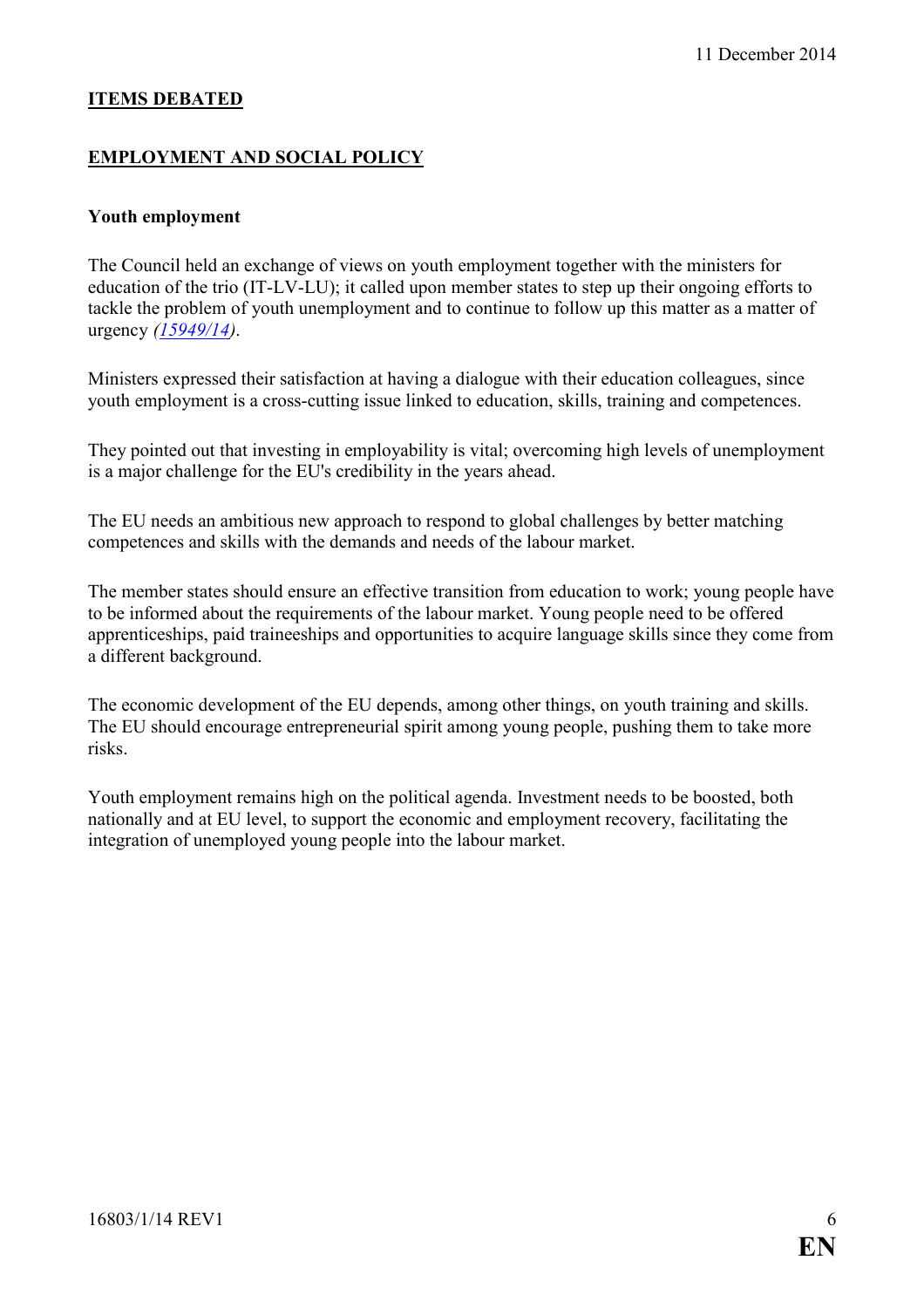Investing in education and skills for employment is key in order for the EU to increase its global competitiveness, while safeguarding its model of economic development and social cohesion. It is also crucial to build a stronger relationship between the institutions in charge of education and training (in particular schools and universities) and companies. This will not only improve training for young people and facilitate their transition from school to work, but will also ensure they have the right skills, increasing their employability, mobility and flexibility. Social partners have a special responsibility in this context.

A number of initiatives in this field have already been taken and are ongoing both at national and EU level, such as the recommendation on establishing a youth guarantee, the European alliance for apprenticeships and the quality framework for traineeships.

#### **EURES (European employment services) network**

The Council reached a general approach on a regulation which establishes new rules to improve the efficiency of EURES as well as the cooperation among member states *[\(16333/14](http://register.consilium.europa.eu/pdf/en/14/st16/st16333.en14.pdf) + [16333/14](http://register.consilium.europa.eu/pdf/en/14/st16/st16333-co01.en14.pdf)  [COR1\)](http://register.consilium.europa.eu/pdf/en/14/st16/st16333-co01.en14.pdf)*.

The improved EURES network offers workers enhanced assistance to overcome barriers to mobility, increases access to employment opportunities throughout the EU and facilitates job creation by helping to better match supply and demand in the labour market.

The aim is to strengthen the capacity of the existing EURES network so that it becomes more accessible and user friendly for EU citizens.

The final Council text followed the Commission proposal in opening up the network to private partners, but it obliges profit-making employment agencies to provide all the core services included in the regulation. This substantially increases the pool of vacancies.

Member states have to set up an admission procedure, while maintaining a certain degree of flexibility to adapt it to their national systems; public employment services are given privileged status in line with their special role and national obligations.

Workers and employers with good prospects of finding a job or filling a post receive tailor-made assistance in addition to general information.

An automated system to match vacancies with job applications, based on the interoperability of national classifications with the European classification of skills/competences, qualifications and occupations (ESCO), improves the chances of both workers and employers having their expectations met. The final compromise includes a new implementing act on the adoption and updating of a selective list of skills/competences and occupations for the use of the EURES network, giving the member states a formal say in the adoption of the list.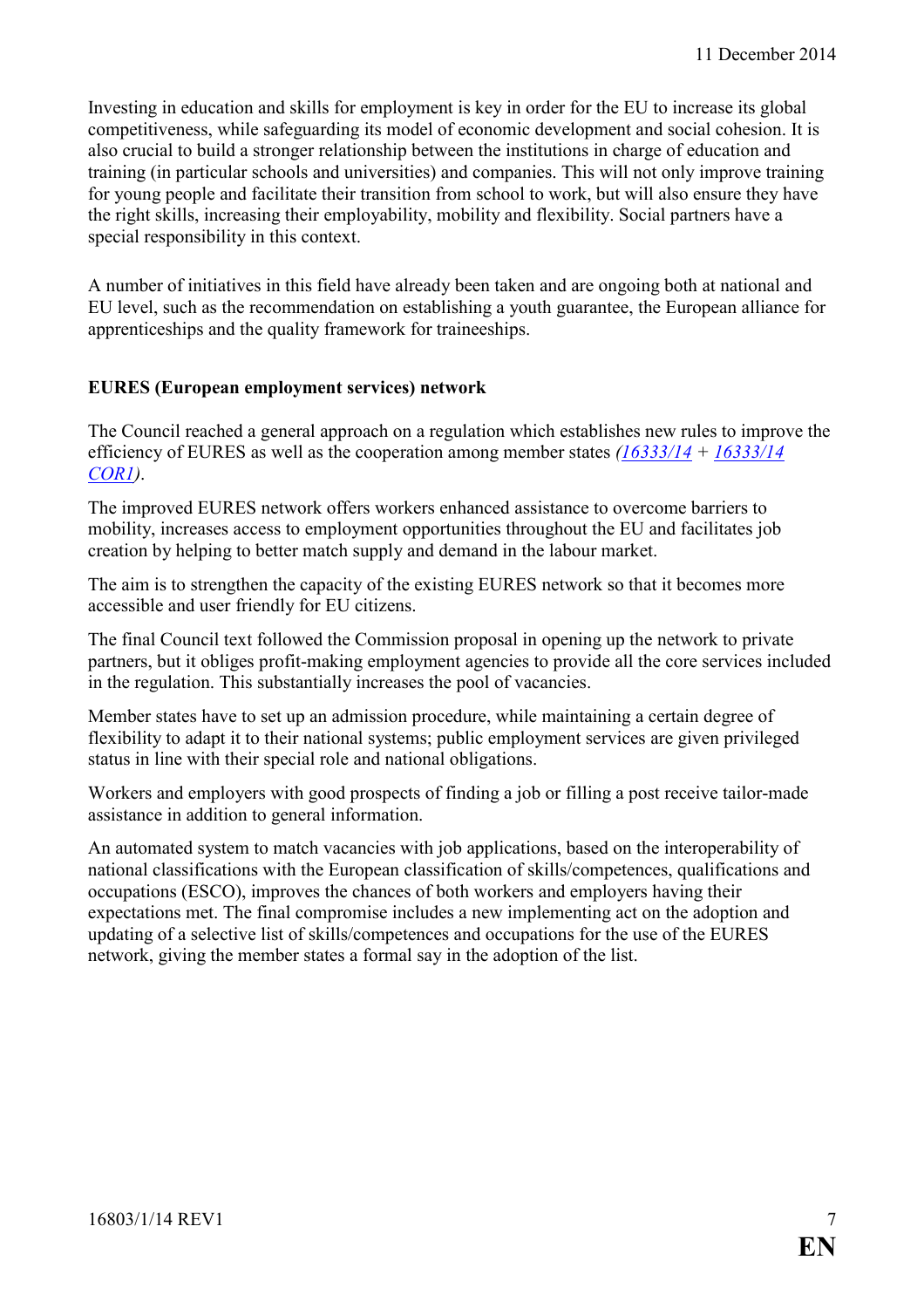Apprenticeships and traineeships are included in the scope of the regulation, but limited to those outside educational or vocational curricula and training or those which are not funded publicly, as part of the member state's active labour market policies.

The final text also provides for a one-year derogation from the admission procedure for the existing EURES partners to ensure a smooth transition from the old to the new legislative framework.

The European Parliament has not yet delivered its position at first reading.

#### **Seafarers**

The Council reached a general approach on an amending directive on seafarers *[\(16148/1/14 REV1\)](http://register.consilium.europa.eu/pdf/en/14/st16/st16148-re01.en14.pdf)*.

The directive provides for more uniform protection of seafarers' labour rights, including the right to information and consultation, and gives seafarers the same rights as those enjoyed by workers on shore. It also takes into account the particular nature of the shipping sector.

The proposal aims to remedy the current legal situation, which gives rise to unequal treatment of the same category of workers by different member states, depending on whether or not they apply the exemptions and derogations allowed by the current legislation.

In addition to ensuring a level playing field in the maritime sector, it also aims to increase the quality of maritime jobs in order to reverse the current decline in the numbers of young Europeans entering certain maritime professions and retain skilled workers in those professions.

The directive introduces more flexibility in the way five labour law directives are applied to seafarers, namely the directives on insolvency, European works councils, information and consultation, collective redundancies and transfer of undertakings. These directives are aimed at land-based workers and currently either exempt seagoing workers and/or fishermen or allow member states to exclude them from the scope of the legislation without express justification.

Maritime transport is an essential component of the European economy. A quarter of the world fleet flies a European flag and two million Europeans work in maritime industries.

Today more than ever, Europe's maritime economy needs a sufficient degree of regulatory flexibility to operate in a highly competitive global environment. This is also a sector where social dialogue plays a particular role in view of the prevailing diversified contractual relationships.

The European Parliament has not yet issued its opinion at first reading.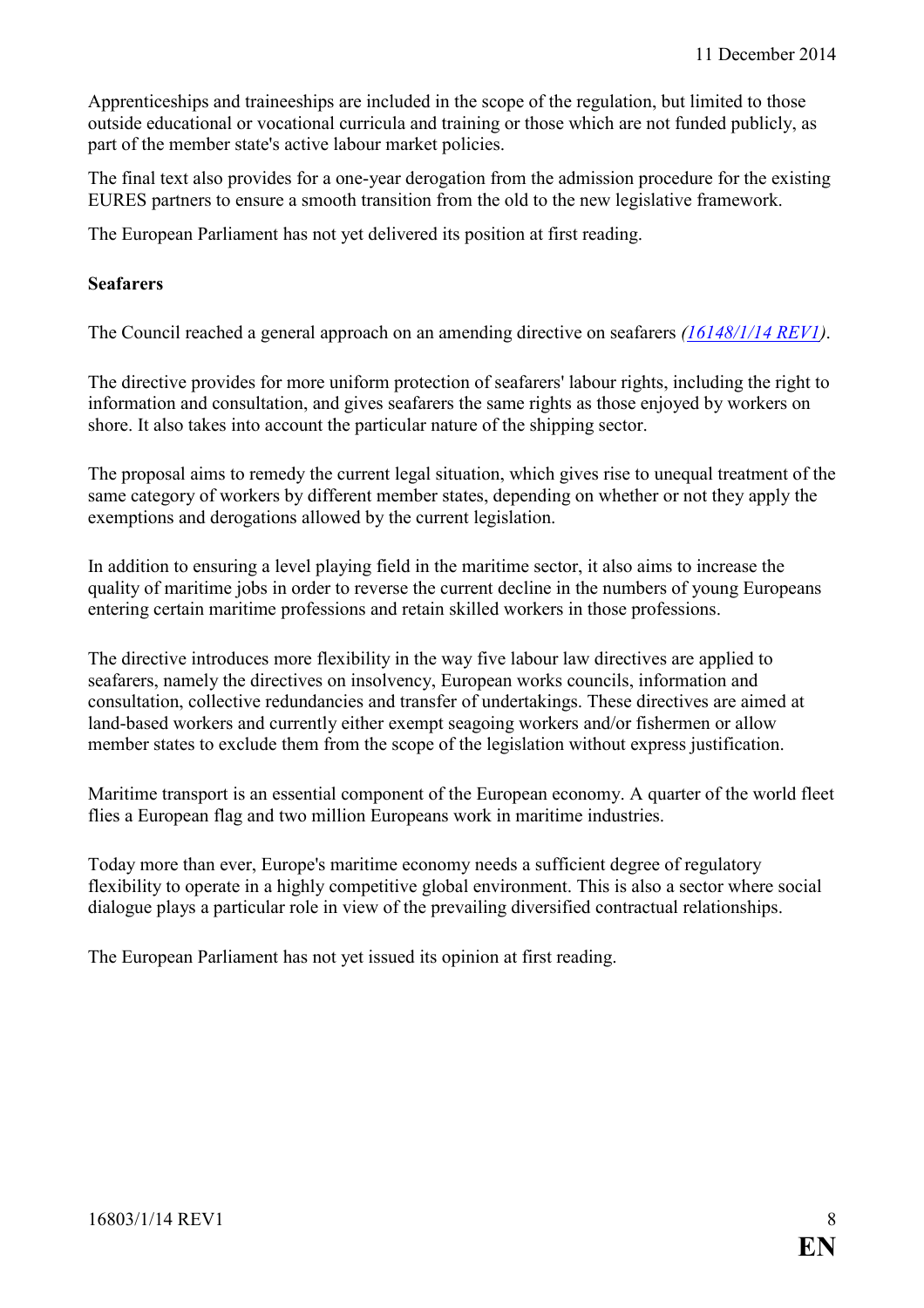#### **Women on company boards**

The Council was not able to reach a general approach on a directive improving the gender balance on company boards *([16300/14\)](http://register.consilium.europa.eu/pdf/en/14/st16/st16300.en14.pdf)*.

Aiming to address the serious problem of women's under-representation in economic decisionmaking at the highest level, the proposed directive would set a quantitative objective for the proportion of the under-represented sex on the boards of listed companies of 40 % by 2020 (by 2018 in the case of public undertakings). Companies would be obliged to work towards that objective by, *inter alia*, introducing procedural rules on the selection and appointment of nonexecutive board members.

Companies which failed to reach the 40 % target would be required to continue to apply the procedural rules, as well as to explain what measures they had taken and intended to take in order to reach it. In member states that choose to apply the objective to both executive and nonexecutive directors, a lower target (33 %) would apply.

Seeking a compromise on this proposal, the presidency has tabled a revised flexibility clause (article 4b) and extended the deadlines for implementation and reporting (articles 5, 8 and 9).

#### **Flexibility clause (article 4b)**

Conceived in line with the principle of subsidiarity, the flexibility clause set out in article 4b would allow member states to pursue the aims of the directive by means of their own choosing and to suspend the procedural requirements, provided that they have already taken equally effective measures or attained progress coming close to the objectives set in the directive.

To combine flexibility with maximum legal certainty, article 4b defines the scenarios which would be deemed by law to guarantee "equal effectiveness". It also leaves open the possibility that member states might be entitled to use the flexibility clause in other legitimate cases where equal effectiveness or sufficient progress had been demonstrated.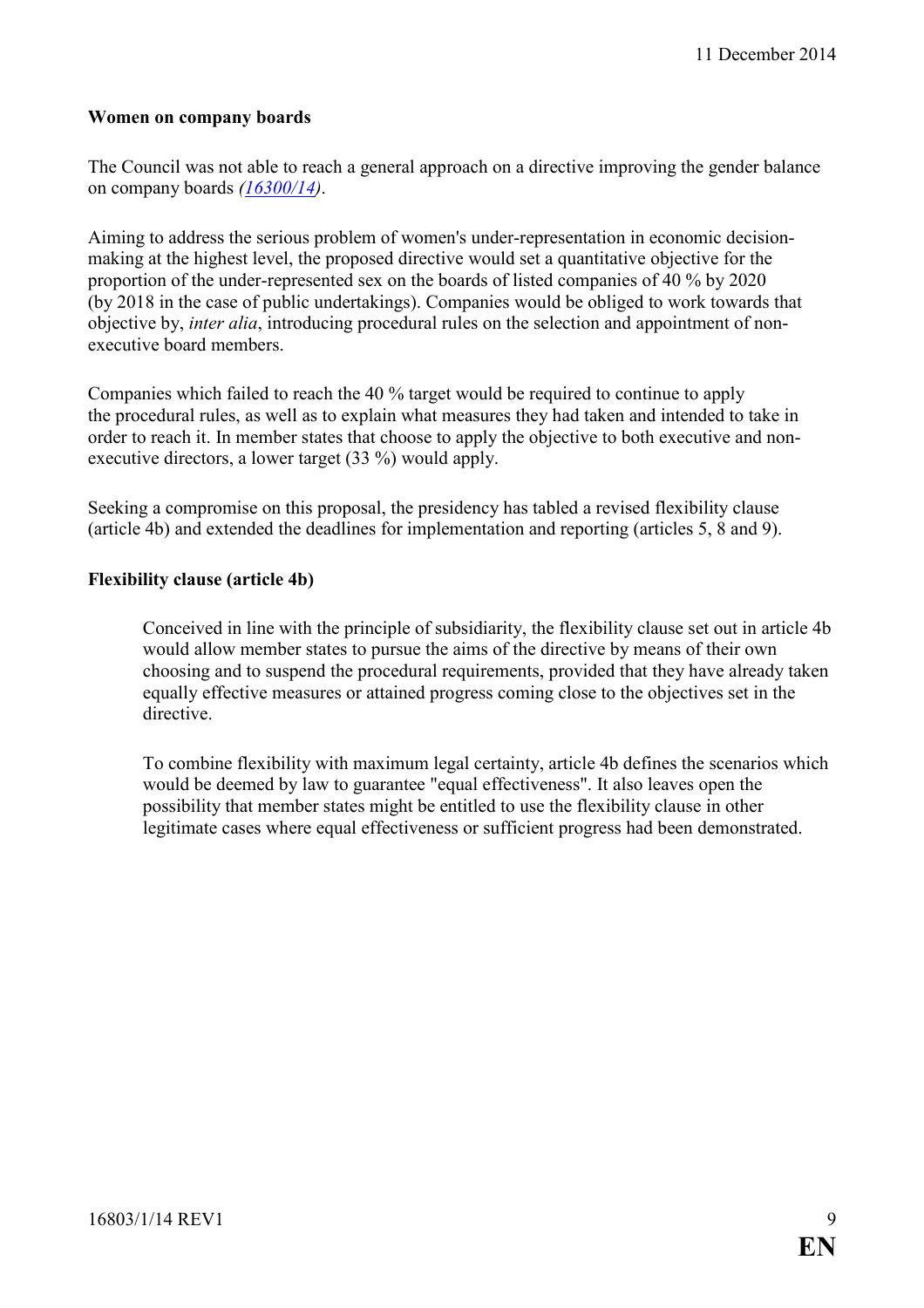#### **Revised implementation and reporting calendar (articles 5, 8 and 9)**

The revised implementation calendar would require the member states to transpose the directive no later than three years after its adoption (article 8). In the current text, the reporting deadlines have also been extended in line with this new implementation date (articles 5 and 9). The revised calendar would give member states and companies more time to prepare their own measures and to make progress, including any preparations for applying the flexibility clause.

The European Parliament has already adopted its position at first reading.

#### **Equal treatment**

Ministers had an orientation debate on the equal treatment directive. Summarising the discussions, the presidency noted that there was considerable support for continuing the work on this dossier in order to reach a unanimous agreement. The directive is designed to extend protection against discrimination on the grounds of religion or belief, disability, age or sexual orientation to areas outside employment *[\(15705/14 ADD 1 REV 2](http://register.consilium.europa.eu/pdf/en/14/st15/st15705-ad01re01.en14.pdf)*).

Complementing existing EC legislation<sup>1</sup> in this area, the proposed directive would prohibit discrimination on the above-mentioned grounds in the following areas: social protection, including social security and healthcare; education; and access to goods and services, including housing.

The directive has been on the Council's agenda since 2008. Extensive discussions and redrafting exercises in the Council working party have not led to the desired breakthrough. The directive is seen as a priority by the new Commission.

 $\overline{a}$ **1** In particular, Council directives 2000/43/EC, 2000/78/EC and 2004/113/EC.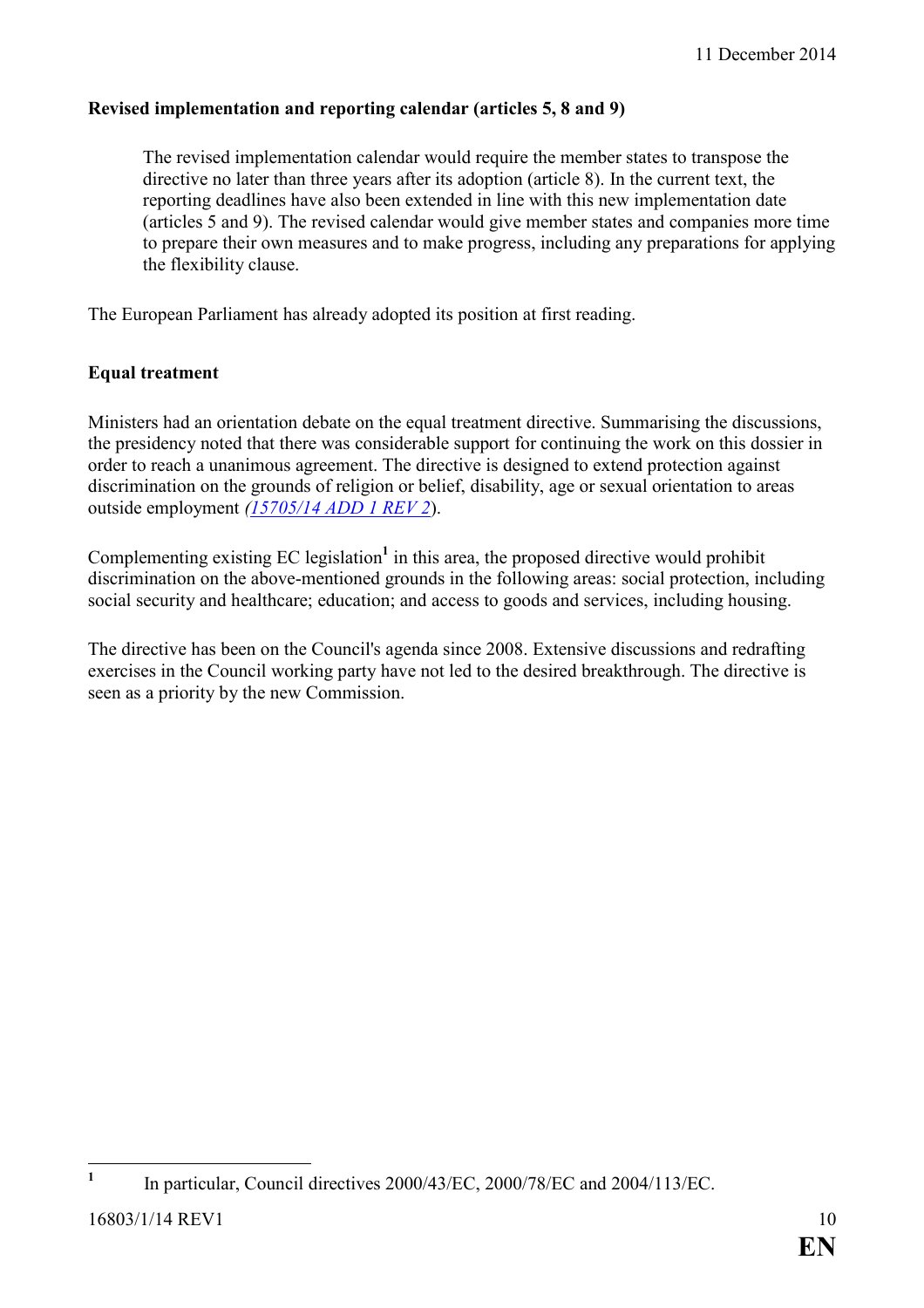#### **Maternity leave**

The presidency informed the Council on the latest developments concerning the maternity leave directive. This proposal has been the subject of informal contacts between the presidency and the European Parliament.

The latest Council progress report was submitted to the EPSCO Council in December 2011.

The presidency has tried to explore the possibility of reopening discussions with the newly elected Parliament. Meanwhile, the Commission is considering withdrawing this proposal.

The Commission's proposal would extend the minimum length of maternity leave from 14 weeks to 18 weeks, with a minimum allowance on a par with sick pay (as in the current directive). This would include compulsory leave of at least six weeks after childbirth (as compared with two weeks of compulsory leave before or after childbirth in the current directive).

In its opinion, the European Parliament went considerably further, calling for 20 weeks of maternity leave on full pay, including six weeks of compulsory leave after childbirth.

Discussions have shown that 20 weeks on full pay is unacceptable to the Council and an unrealistic basis for further discussion, particularly in the context of the economic crisis and the pressure to ensure fiscal consolidation.

#### **Working time in inland waterway transport**

The Council reached a political agreement on a directive which concerns certain aspects of the organisation of working time in inland waterway transport *([16031/14](http://register.consilium.europa.eu/pdf/en/14/st16/st16031.en14.pdf) + [16031/14 ADD 1](http://register.consilium.europa.eu/pdf/en/14/st16/st16031-ad01.en14.pdf) + [16031/14 ADD 2](http://register.consilium.europa.eu/pdf/en/14/st16/st16031-ad02.en14.pdf))*.

The proposed directive aims to give legal effect to the European agreement concluded by the European barge union, the European skippers organisation and the European transport workers' federation.

This EU-level agreement among the sector's social partners introduces specific minimum rules governing working time for workers on passenger or cargo transport boats on inland waterways across the EU. Working time in this area can be characterised by high levels of unplanned downtime such as waiting at locks, or loading and unloading, which may take place at night. More specifically, the agreement provides for: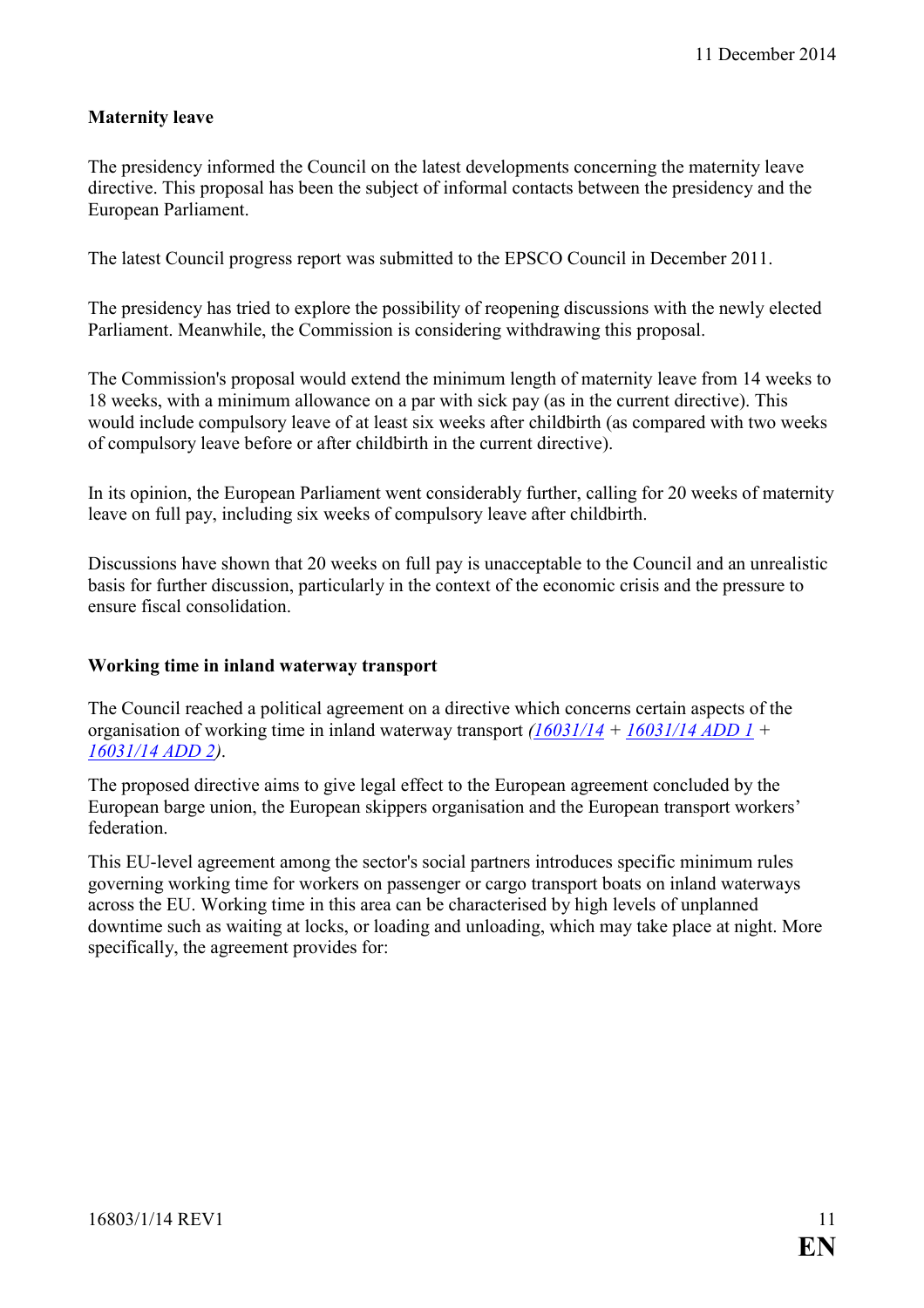- weekly working time (up to 48 hours, averaged over up to 12 months);
- hight work (up to 42 hours per week);
- holidays (at least four weeks' paid annual leave);
- daily and weekly rest periods (at least 10 hours' rest every day).

The proposed directive contains a clause allowing member states to maintain more favourable provisions than those contained in the agreement.

#### **Annual growth survey 2015, joint employment report and alert mechanism report**

The Commission presented to the Council the annual growth survey for 2015, the joint employment report and the alert mechanism report *([15985/14,](http://register.consilium.europa.eu/pdf/en/14/st15/st15985.en14.pdf) [15953/14,](http://register.consilium.europa.eu/pdf/en/14/st15/st15953.en14.pdf) [15988/14\)](http://register.consilium.europa.eu/pdf/en/14/st15/st15988.en14.pdf)*.

Among other things, the presidency stated that the economic and social situation in the EU remains challenging. The restructuring of EU economies and labour markets following the crisis has come with painful changes and is having serious consequences for jobs and the social fabric of EU societies.

The expected recovery is not taking off. There have been some positive signs over the past months, but not enough to provide visible results on economic, employment and social prospects. The new annual growth survey presents a picture which is not entirely encouraging: the EU is not out of the woods yet.

On 28 November, the Commission presented its 2015 economic package, containing the annual growth survey (AGS), the draft joint employment report (JER) and the alert mechanism report (AMR).

The 2015 AGS recommends three main pillars for the EU's economic and social policy for 2015: a coordinated boost for investment, a renewed commitment to structural reforms, and pursuing fiscal responsibility. It calls for an integrated approach via simultaneous action in all three areas.

This AGS also makes certain proposals to streamline and reinforce the 2015 Semester. The Commission promises to enhance its engagement with the European Parliament and social partners before the AGS is presented, and to discuss certain cross-cutting aspects with them. The new governance arrangements aim to ensure a more political and multilateral process, including continuous cross-examination of policies and performance within the Council.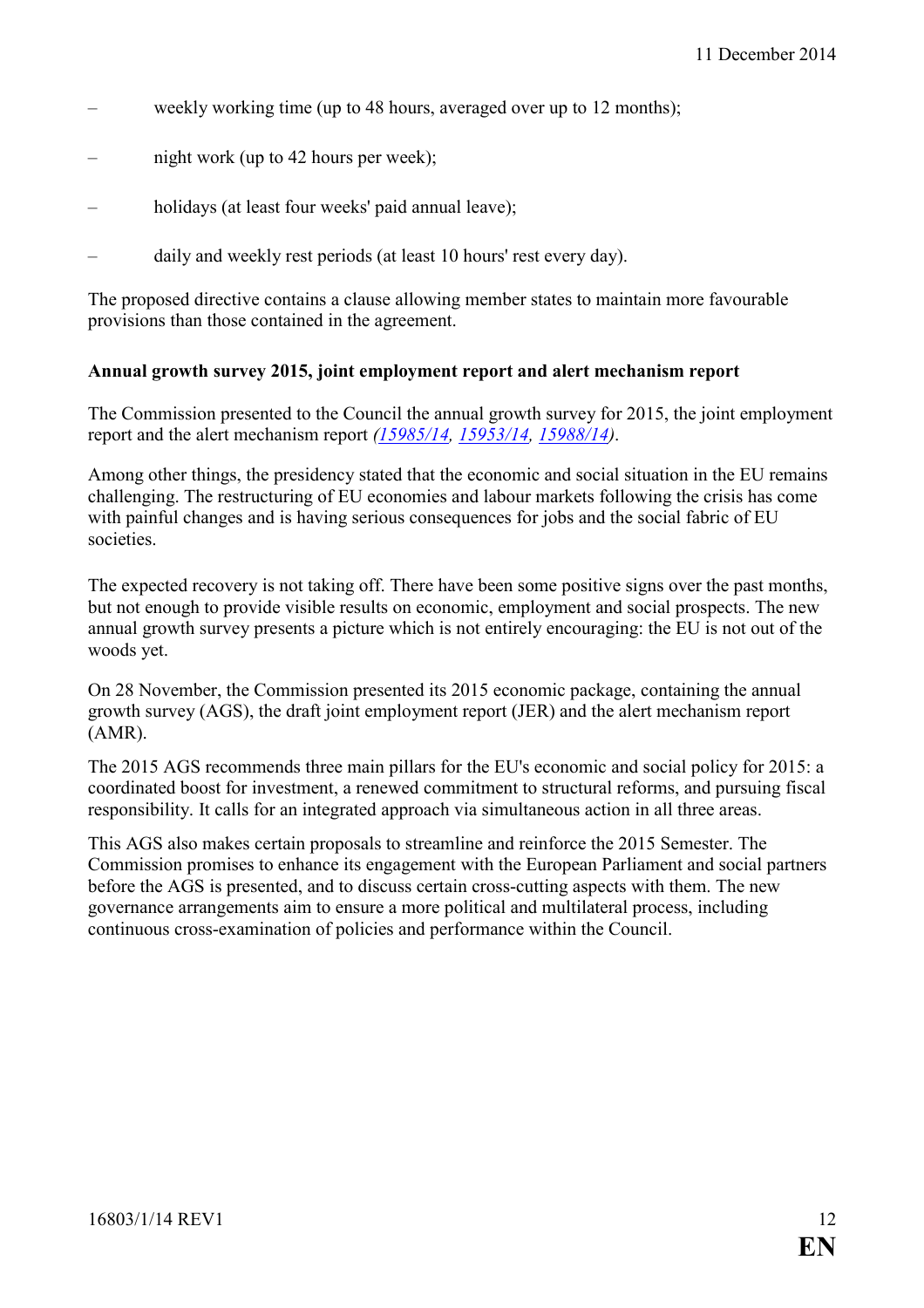The draft JER stresses that the employment and social situation is a continued cause for concern.

The AMR points out that economic growth is insufficient to lead to a marked improvement in labour and social figures; it highlights that negative employment and social developments can have a downward effect on potential GDP growth and risk compounding macroeconomic imbalances.

#### **20-year review of the Beijing platform for action**

The Council adopted conclusions on the 20-year review of the implementation by the member states and the EU institutions of the Beijing platform for action (*[16304/14](http://register.consilium.europa.eu/pdf/en/14/st16/st16304.en14.pdf)*).

The conclusions are based on a report prepared by the European Institute for Gender Equality (EIGE).

Much of the Council's work in the area of gender equality takes place on the basis of the Beijing platform for action, an international agenda for women's empowerment established within the UN framework during the fourth world conference on women in 1995. To monitor implementation of the Beijing platform's 12 critical areas for action, successive EU presidencies have worked together to collect and analyse data and develop indicators on specific critical areas.

#### **Any other business**

#### – **Outcome of the "Rome strategy" conference**

The presidency informed ministers on the "Rome strategy" as the outcome of the conference on social economy in Europe.

– **Presentation of the programme of the incoming Latvian presidency**  The incoming Latvian presidency presented its work programme to the Council.